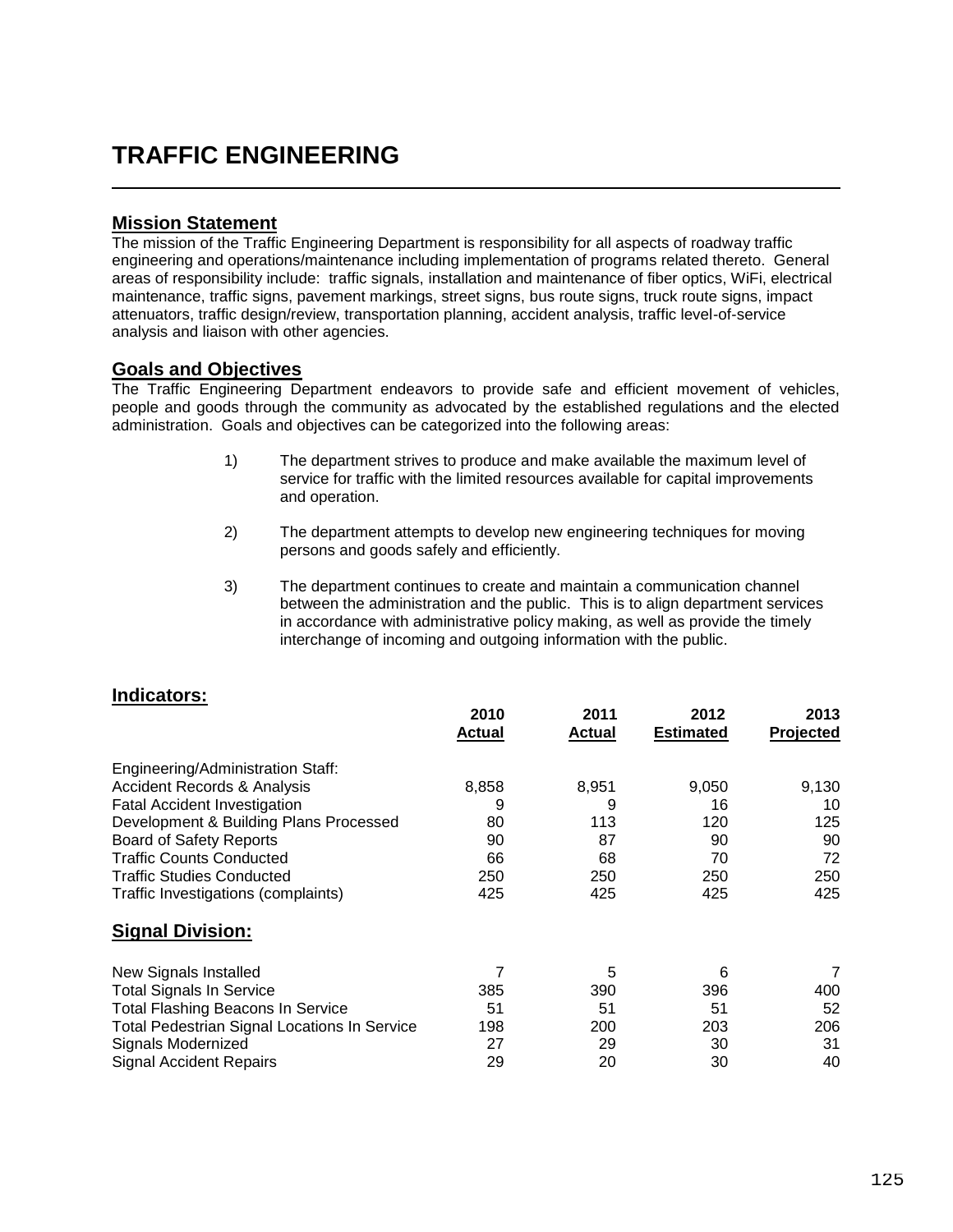|                                          | 2010          | 2011             | 2012             | 2013       |
|------------------------------------------|---------------|------------------|------------------|------------|
|                                          | <b>Actual</b> | <b>Estimated</b> | <b>Estimated</b> | Projected  |
| Signal Division (cont'd)                 |               |                  |                  |            |
| Signal Bulbs Replaced (Emergency)        | 10            | 7                | 10               | 12         |
| Signal Bulbs Replaced (Routine)          | $\Omega$      | $\mathbf 0$      | 0                | 0          |
| <b>Signal Trouble Calls</b>              | 1,000         | 1,072            | 1,100            | 1,200      |
| <b>Controller Maintenance</b>            | 425           | 515              | 520              | 530        |
| Detector Loop Repairs                    | 70            | 134              | 110              | 120        |
| <b>Signal Work Orders</b>                | 250           | 326              | 330              | 340        |
| <b>Sign &amp; Marking Division</b>       |               |                  |                  |            |
| Signs Installed                          | 799           | 1,135            | 1,150            | 1,175      |
| <b>Signs Relocated</b>                   | 567           | 504              | 505              | 510        |
| Signs Replaced                           | 3,300         | 3,450            | 3,460            | 3,465      |
| <b>Signs Removed</b>                     | 1,600         | 1,750            | 1,760            | 1,765      |
| <b>Signs Manufactured</b>                | 4,370         | 2,566            | 2,600            | 2,700      |
| <b>Street Lanes Marked-Painted Miles</b> | 690           | 529              | 595              | 625        |
| Curb Parking Marked (Yellow Curb)        | 14,963 ft.    | 20,976 ft.       | 15,500 ft.       | 15,500 ft. |
| <b>Crosswalks Marked</b>                 | 807           | 818              | 820              | 825        |
| Lane Arrows Marked                       | 988           | 1,210            | 1,250            | 1,300      |
| <b>Parking Stalls Marked</b>             | 209           | 178              | 180              | 185        |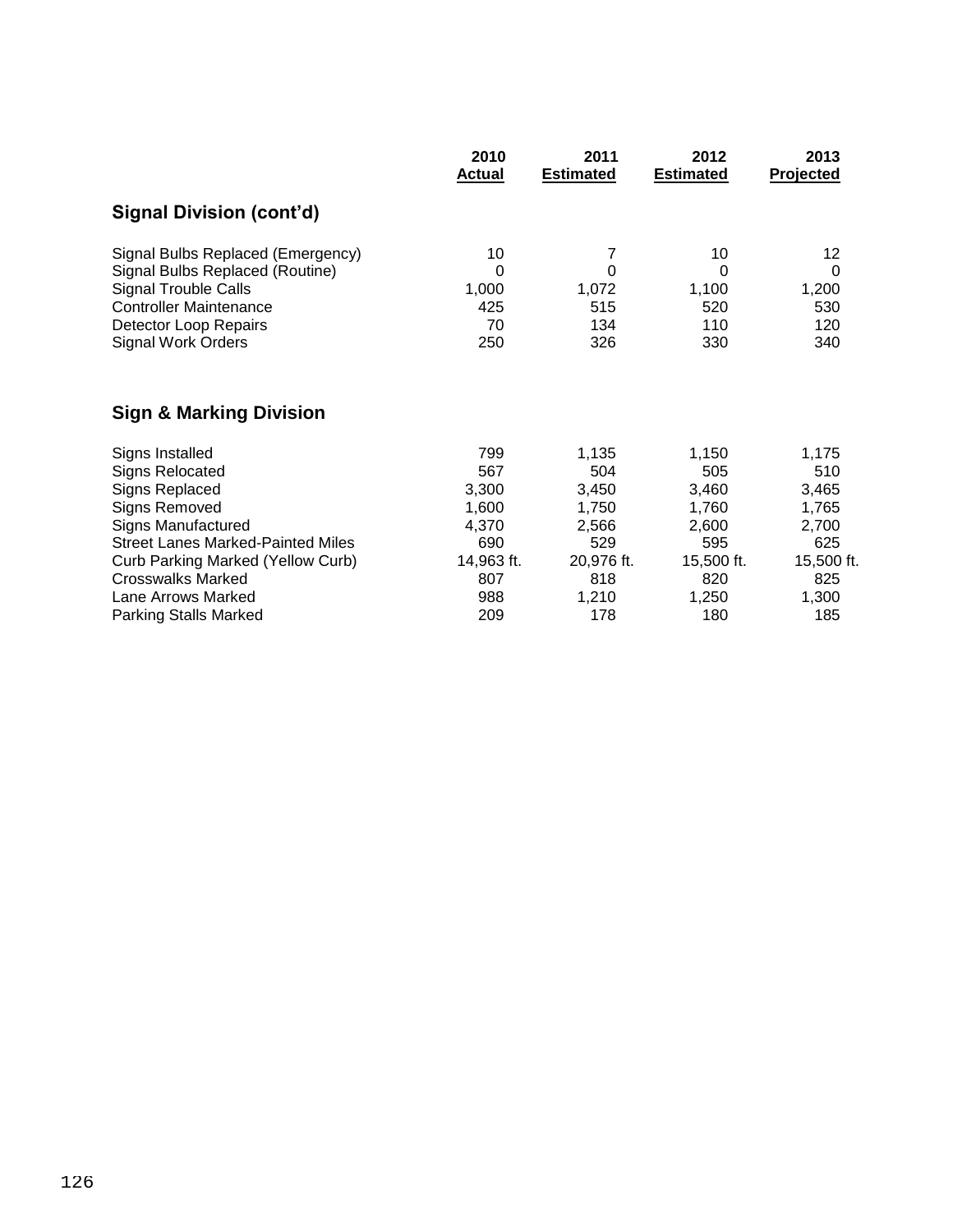|                                     | 2011<br><b>ACTUAL</b> | 2012 ACTUAL<br><b>THRU</b><br>30-Jun-2012 | 2012 REVISED<br><b>BUDGET</b> | 2013<br><b>SUBMITTED</b> | \$ INCREASE<br>(DECREASE)<br><b>FROM 2012</b><br><b>REVISED</b> | % CHANGE<br><b>FROM 2012</b><br><b>REV TO 2013</b> |
|-------------------------------------|-----------------------|-------------------------------------------|-------------------------------|--------------------------|-----------------------------------------------------------------|----------------------------------------------------|
| 5111 TOTAL WAGES                    | 1,113,116             |                                           | 1,678,734                     | 1,471,711                | (207, 023)                                                      | $-12.33%$                                          |
| 5131 PERF - EMPLOYERS SHARE         | 137,516               |                                           | 162,245                       | 165,464                  | 3,219                                                           |                                                    |
| 5132 FICA                           | 123,980               |                                           | 128,423                       | 130,876                  | 2,453                                                           |                                                    |
| 5134 LIFE MEDICAL & HEALTH INSURAN  | 316,200               |                                           | 365,800                       | 365,800                  |                                                                 |                                                    |
| 5136 UNEMPLOYMENT COMPENSATION      | 1,678                 |                                           | 1,679                         | 1,711                    | 32                                                              |                                                    |
| 5137 WORKERS COMP INSURANCE         | 63,176                |                                           | 42,849                        | 39,305                   | (3, 544)                                                        |                                                    |
| 513A PERF - EMPLOYEES/PD BY CITY    | 48,535                |                                           | 48,674                        | 49,639                   | 965                                                             |                                                    |
| 513R RETIREES HEALTH INSURANCE      | 61,200                |                                           | 70,800                        | 94,400                   | 23,600                                                          |                                                    |
| 5161 WAGE SETTLEMENT/SEVERANCE PAY  | 14,811                |                                           |                               |                          |                                                                 |                                                    |
| <b>Total 5100</b>                   | \$1,880,212           | \$1,224,851                               | \$2,499,204                   | \$2,318,906              | ( \$180, 298)                                                   | $-7.21%$                                           |
| 5212 STATIONERY & PRINTED FORMS     | 136                   |                                           | 550                           | 550                      |                                                                 |                                                    |
| 5214 SAFETY ITEMS/SUPPLIES          | 4,034                 |                                           | 7,740                         | 7,740                    |                                                                 |                                                    |
| 5219 OTHER OFFICE SUPPLIES          | 4,736                 |                                           | 6,050                         | 6,050                    |                                                                 |                                                    |
| 5231 GASOLINE                       | 42,034                |                                           | 47,058                        | 47,058                   |                                                                 |                                                    |
| 5232 DIESEL FUEL / FUEL OIL         | 9,669                 |                                           | 6,201                         | 8,805                    | 2,604                                                           |                                                    |
| 5246 HOUSEHOLD & CLEANING SUPPLIES  | 2,305                 |                                           | 2,800                         | 2,700                    | (100)                                                           |                                                    |
| 5261 BLDG REPAIR & MAINT MATERIALS  |                       |                                           | 1,250                         | 1,250                    |                                                                 |                                                    |
| 5263 OTHER EQUIPMENT REPAIR PARTS   |                       |                                           | 1,450                         | 1,450                    |                                                                 |                                                    |
| 5264 SIGN DIVISION/MATERIAL         | 67,176                |                                           | 72,000                        | 82,000                   | 10,000                                                          |                                                    |
| 5265 SIGNAL DIVISION/MATERIAL       | 176,507               |                                           | 211,500                       | 221,500                  | 10,000                                                          |                                                    |
| 5275 PAVEMENT MARKING MATERIALS     | 88,858                |                                           | 106,620                       | 116,620                  | 10,000                                                          |                                                    |
| 5299 OTHER MATERIALS & SUPPLIES     | 495                   |                                           | 300                           | 300                      |                                                                 |                                                    |
| <b>Total 5200</b>                   | \$395,950             | \$197,594                                 | \$463,519                     | \$496,023                | \$32,504                                                        | 7.01%                                              |
| 5317 INSTRUCTIONAL SERVICES         | $\sim$                |                                           | 600                           | 600                      |                                                                 |                                                    |
| 531E RANDOM DRUG TESTS              | 534                   |                                           | 700                           | 700                      |                                                                 |                                                    |
| 531K SEMINAR FEES                   | 425                   |                                           | 1,000                         | 1,000                    |                                                                 |                                                    |
| 531M SECURITY SERVICES              | 289                   |                                           | 280                           | 280                      |                                                                 |                                                    |
| 531Q RADIO SHOP SERVICES            | 1,001                 |                                           | 1,150                         | 1,150                    |                                                                 |                                                    |
| 5322 POSTAGE                        | 578                   |                                           | 400                           | 400                      |                                                                 |                                                    |
| 5323 TELEPHONE & TELEGRAPH          | 14,723                |                                           |                               |                          |                                                                 |                                                    |
| 5324 TRAVEL EXPENSES                | 688                   |                                           | 1,500                         | 1,500                    |                                                                 |                                                    |
| 5326 MILEAGE                        | 20                    |                                           | 400                           | 400                      |                                                                 |                                                    |
| 532C CELL PHONE                     | 7,083                 |                                           | 6,400                         | 8,200                    | 1,800                                                           |                                                    |
| 532L LONG DISTANCE CHARGES          | 71                    |                                           |                               |                          |                                                                 |                                                    |
| 5331 PRINTING OTHER THAN OFFC SUPPL | 86                    |                                           | 150                           | 150                      |                                                                 |                                                    |
| 5332 PUBLIC OF LEGAL NOTICES/ADVTER |                       |                                           | 400                           | 400                      |                                                                 |                                                    |
| 5333 PHOTOGRAPHY & BLUEPRINTING     |                       |                                           | 1,800                         | 1,800                    |                                                                 |                                                    |
| 5342 LIABILITY INSURANCE            | 12,699                |                                           | 11,488                        | 54,036                   | 42,548                                                          |                                                    |
| 5351 ELECTRICITY                    | 99,548                |                                           | 127,000                       | 127,000                  |                                                                 |                                                    |
| 5352 NATURAL GAS                    | 15,010                |                                           | 19,910                        | 15,283                   | (4,627)                                                         |                                                    |
| 5353 WATER                          | 2,759                 |                                           | 1,800                         | 1,800                    |                                                                 |                                                    |
| 5356 SOLID WASTE DISPOSAL           |                       |                                           | 1,100                         | 1,100                    |                                                                 |                                                    |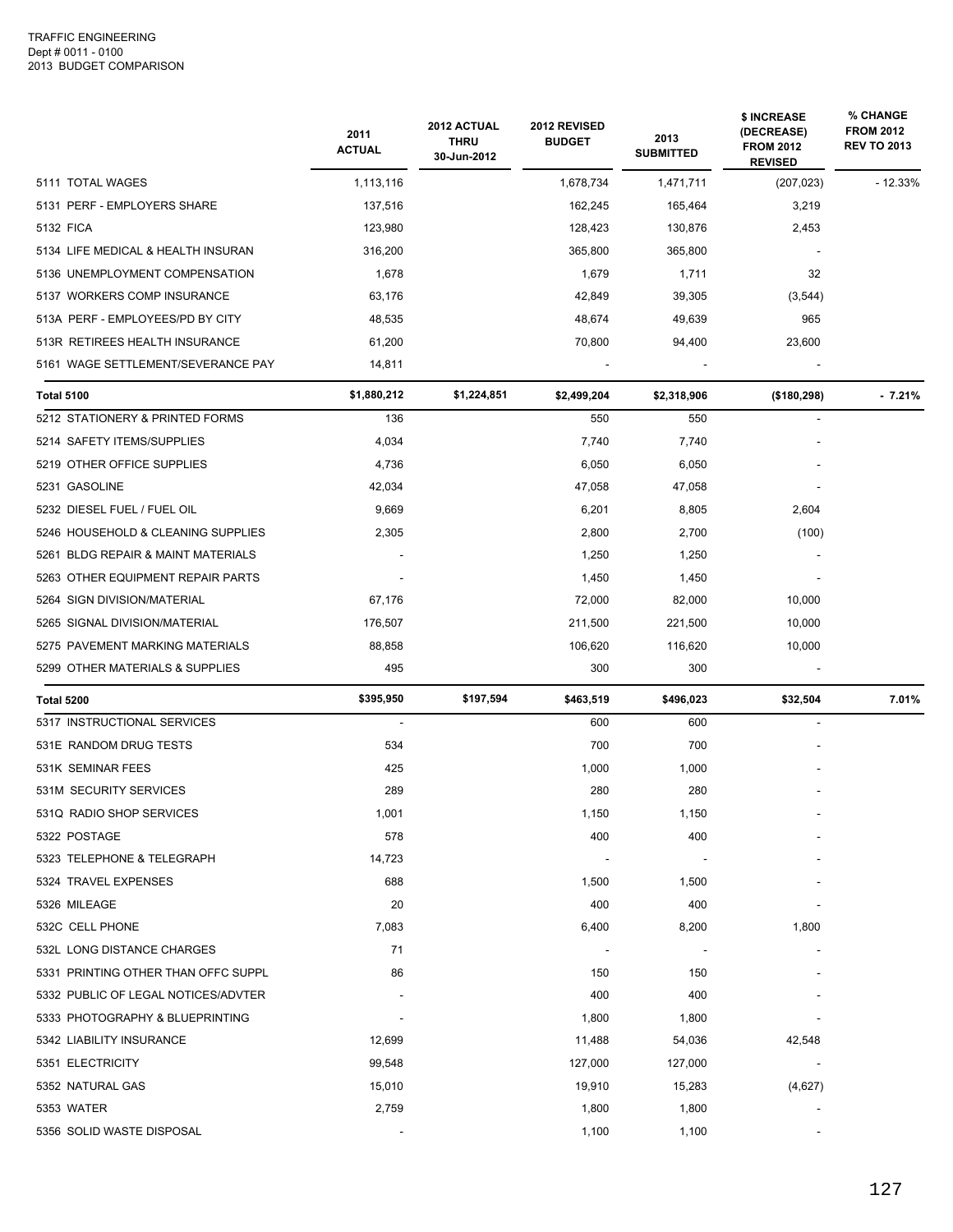|                                     | 2011<br><b>ACTUAL</b> | 2012 ACTUAL<br><b>THRU</b><br>30-Jun-2012 | 2012 REVISED<br><b>BUDGET</b> | 2013<br><b>SUBMITTED</b> | <b>\$ INCREASE</b><br>(DECREASE)<br><b>FROM 2012</b><br><b>REVISED</b> | % CHANGE<br><b>FROM 2012</b><br><b>REV TO 2013</b> |
|-------------------------------------|-----------------------|-------------------------------------------|-------------------------------|--------------------------|------------------------------------------------------------------------|----------------------------------------------------|
| 5358 HAZARDOUS WASTE DISPOSAL       |                       |                                           | 1,200                         | 1,200                    |                                                                        |                                                    |
| 5361 CONTRACTED BLDG & STRUCT REPAI | 130                   |                                           | 950                           | 950                      |                                                                        |                                                    |
| 5363 CONTRACTED OTHER EQUIPMT REPAI | 6,700                 |                                           | 10,000                        | 10,000                   |                                                                        |                                                    |
| 5365 JANITORIAL & LAUNDRY SERVICE   | 7.281                 |                                           | 6,290                         | 6,290                    |                                                                        |                                                    |
| 5369 CONTRACTED SERVICE             | 4,699                 |                                           | 11,400                        | 12,500                   | 1,100                                                                  |                                                    |
| 536N GARAGE CONTRACT - NONTARGET    | 9,591                 |                                           | 3,082                         | 8,289                    | 5,207                                                                  |                                                    |
| 536T GARAGE CONTRACT - TARGET       | 74,062                |                                           | 92,911                        | 86,172                   | (6,739)                                                                |                                                    |
| 5374 OTHER EQUIPMENT RENTAL         | 131                   |                                           | 3,025                         | 3,025                    |                                                                        |                                                    |
| 5377 CC BUILDING PARKING            | 1,500                 |                                           |                               |                          |                                                                        |                                                    |
| 5391 SUBSCRIPTIONS AND DUES         | 673                   |                                           | 1,550                         | 1,550                    |                                                                        |                                                    |
| 5392 LICENSES                       | 301                   |                                           | 1,000                         | 1,000                    |                                                                        |                                                    |
| 5399 OTHER SERVICES AND CHARGES     | 349                   |                                           | 600                           | 600                      |                                                                        |                                                    |
| 539B MASTER LEASE                   | 74,823                |                                           | 58,951                        | 42,072                   | (16, 879)                                                              |                                                    |
| <b>Total 5300</b>                   | \$335,752             | \$163,555                                 | \$367,037                     | \$389,447                | \$22,410                                                               | 6.11%                                              |
| 5443 PURCHASE OF OFFICE EQUIPMENT   | 1,465                 |                                           | 4,000                         | 4,000                    |                                                                        |                                                    |
| 5444 PURCHASE OF OTHER EQUIPMENT    | 9,914                 |                                           | 14,000                        | 14,000                   |                                                                        |                                                    |
| <b>Total 5400</b>                   | \$11,379              | \$8,311                                   | \$18,000                      | \$18,000                 | \$-                                                                    | $0.00\%$                                           |
| <b>Total</b>                        | \$2,623,292           | \$1,594,311                               | \$3,347,760                   | \$3,222,376              | (\$125,384)                                                            | $-3.75%$                                           |